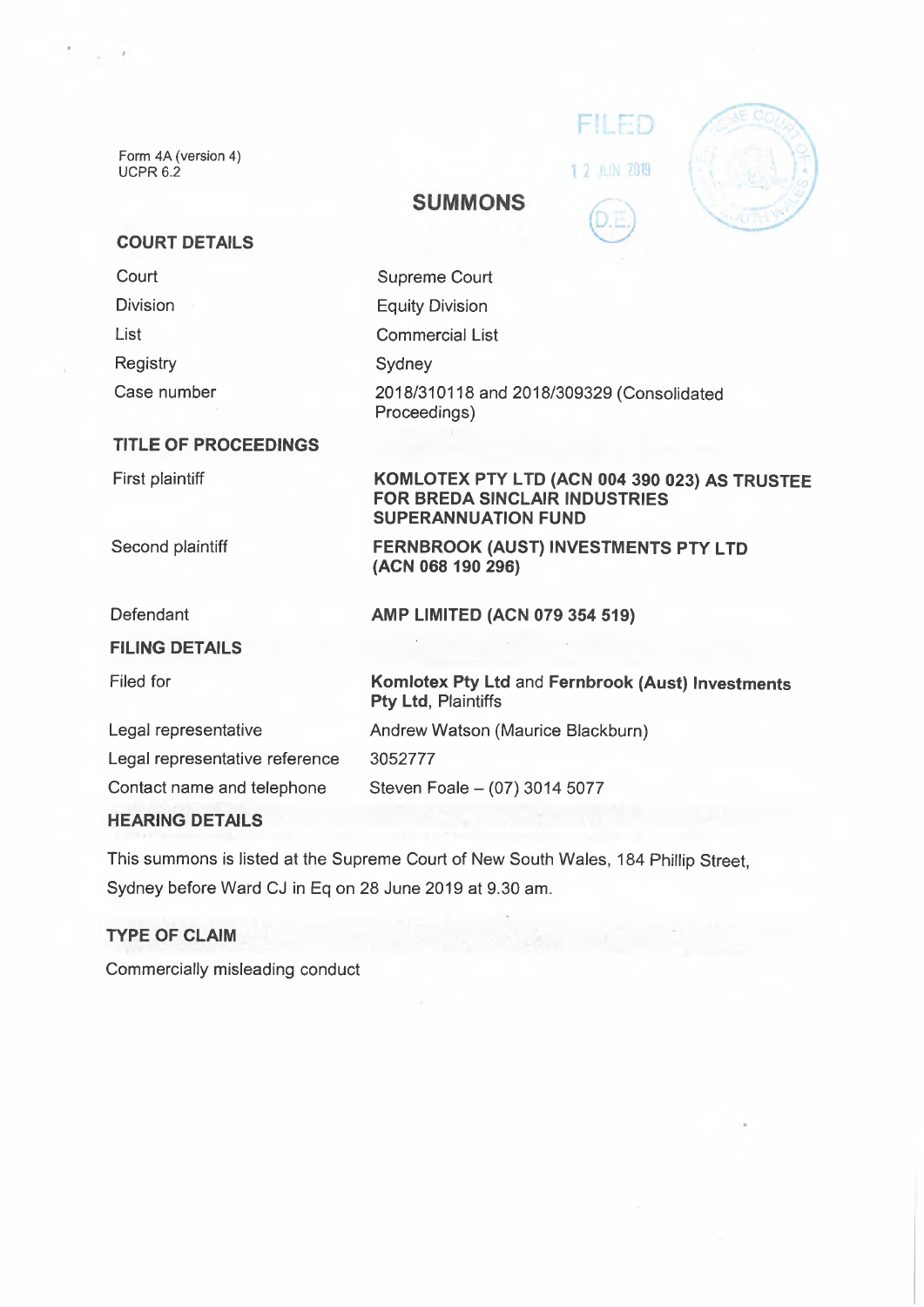#### **RELIEF CLAIMED**

4. 一定

- <sup>1</sup> A declaration that the defendant **(AMP)** contravened ASX Listing Rule 3.1 and s 674(2) of the *Corporations Act 2001* (Cth) **(Corporations Act)** by reason of the matters pleaded and particularised in the Commercial List Statement **(CLS).**
- 2 An order pursuant to s 1317HA of the Corporations Act that AMP pay compensation to the Plaintiffs and the Group Members for the loss and damage caused by its contravention/s of s 674(2) of the Corporations Act.
- 3 A declaration that AMP contravened s 1041H(1) of the Corporations Act, s 12DA(1) of the *Australian Securities and Investments Commission Act 2001* (Cth) **(ASIC Act)** and/or s 18 of the *Australian Consumer Law* set out in Schedule 2 of the *Competition and Consumer Act 2010* (Cth) **(CCA),** as applicable pursuant to:
	- a. s 131 of the CCA;
	- b. s 7 of the *Fair Trading (Australian Consumer Law) Act 1992* (ACT);
	- c. s 28 of the *Fair Trading Act 1987* (NSW);
	- d. s 8 of the *Australian Consumer Law and Fair Trading Act 2012* (Vic);
	- e. s 16 of the *Fair Trading Act 1989* (Qld);
	- f. s 6 of the *Australian Consumer Law (Tasmania) Act 2010* (Tas);
	- g. s 19 of the *Fair Trading Act 2010* (WA);
	- h. s 14 of the *Fair Trading Act 1987* (SA); and/or
	- i. s 27 of the *Consumer Affairs and Fair Trading Act* (NT),

as in force after <sup>1</sup> January 2011 (individually, or together, the **ACL)** by reason of the matters pleaded and particularised in the CLS **(Misleading or Deceptive Conduct Contraventions).**

4 A declaration that each of the Misleading or Deceptive Conduct Contraventions were continuing contraventions that continued until such time as the undisclosed information was disclosed to the market.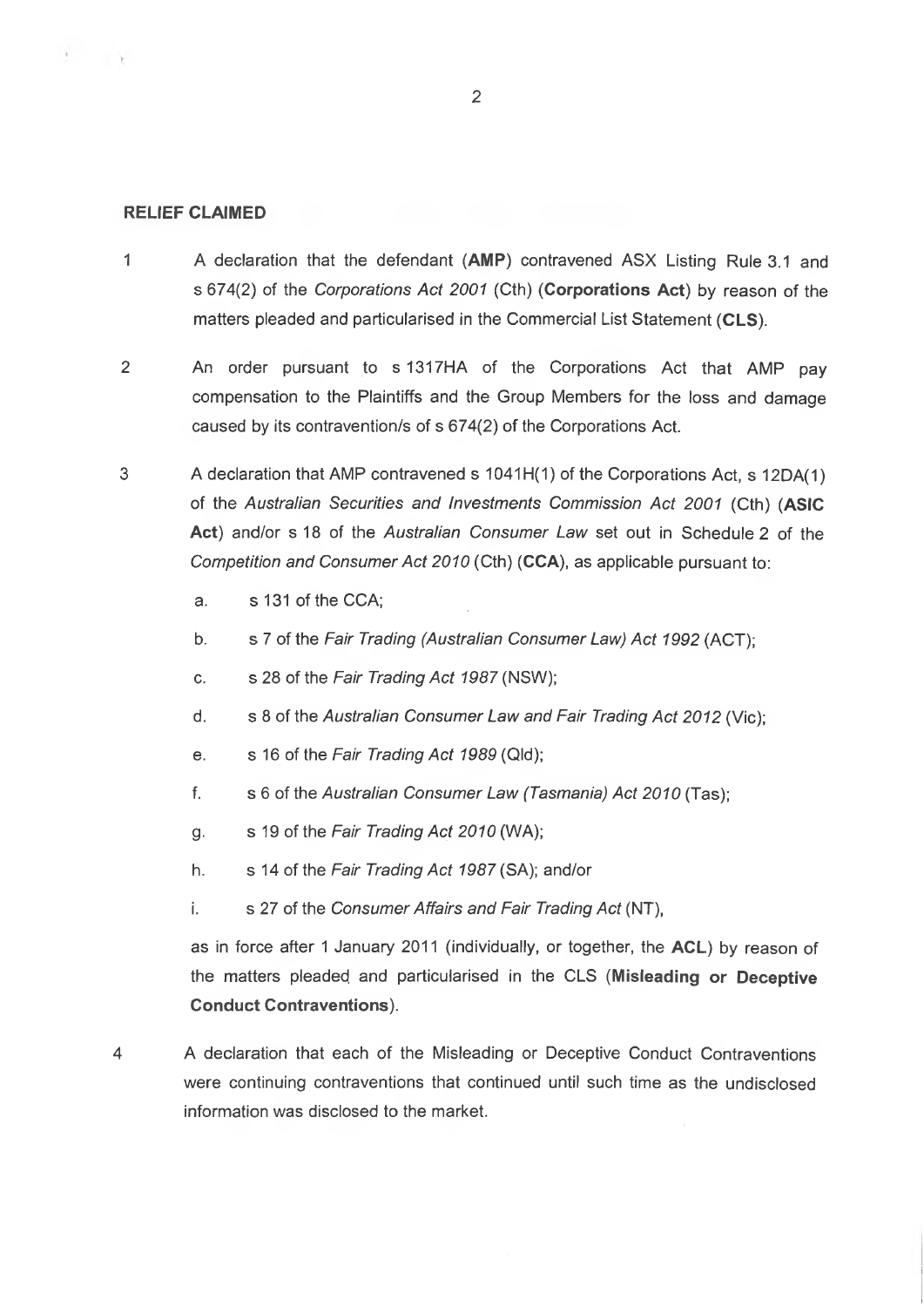5 An order pursuant to:

 $\lambda$  .  $\lambda$  ,  $\lambda$ 

- a. s 10411(1) of the Corporations Act that AMP pay compensation to the Plaintiffs and the Group Members for damages caused by the conduct of AMP in contravention of s 1041H of the Corporations Act referred to in paragraphs [3] and [4] above;
- b. s 236 of the ACL that AMP pay compensation to the Plaintiffs and the Group Members for damages caused by the conduct of AMP in contravention of s 18 of the ACL referred to in paragraphs [3] and [4] above; and/or
- c. s 12GF(1) of the ASIC Act that AMP pay compensation to the Plaintiffs and the Group Members for damages caused by the conduct of AMP in contravention of s 12DA(1) of the ASIC Act referred to in paragraphs [3] and [4] above.
- 6 Interest.
- 7 Costs.
- 8 Such further or other orders as the Court determines is appropriate.

### **REPRESENTATIVE PROCEEDING**

#### **Group Members**

- <sup>1</sup> The Group Members to whom this proceeding relates are those persons referred to in paragraph [8] of the CLS, being persons who or which:
	- a. entered into a contract (whether themselves or by an agent or trustee) to acquire an interest in:
		- i. fully paid ordinary shares in AMP **(AMP Shares)** during the period 10 May 2012 to 13 April 2018 **(Relevant Period);** and/or
		- ii. American Depository Receipts that represent AMP Shares between 7 June 2012 and the end of the Relevant Period;
	- b. suffered loss or damage by reason of the conduct of AMP pleaded in the CLS;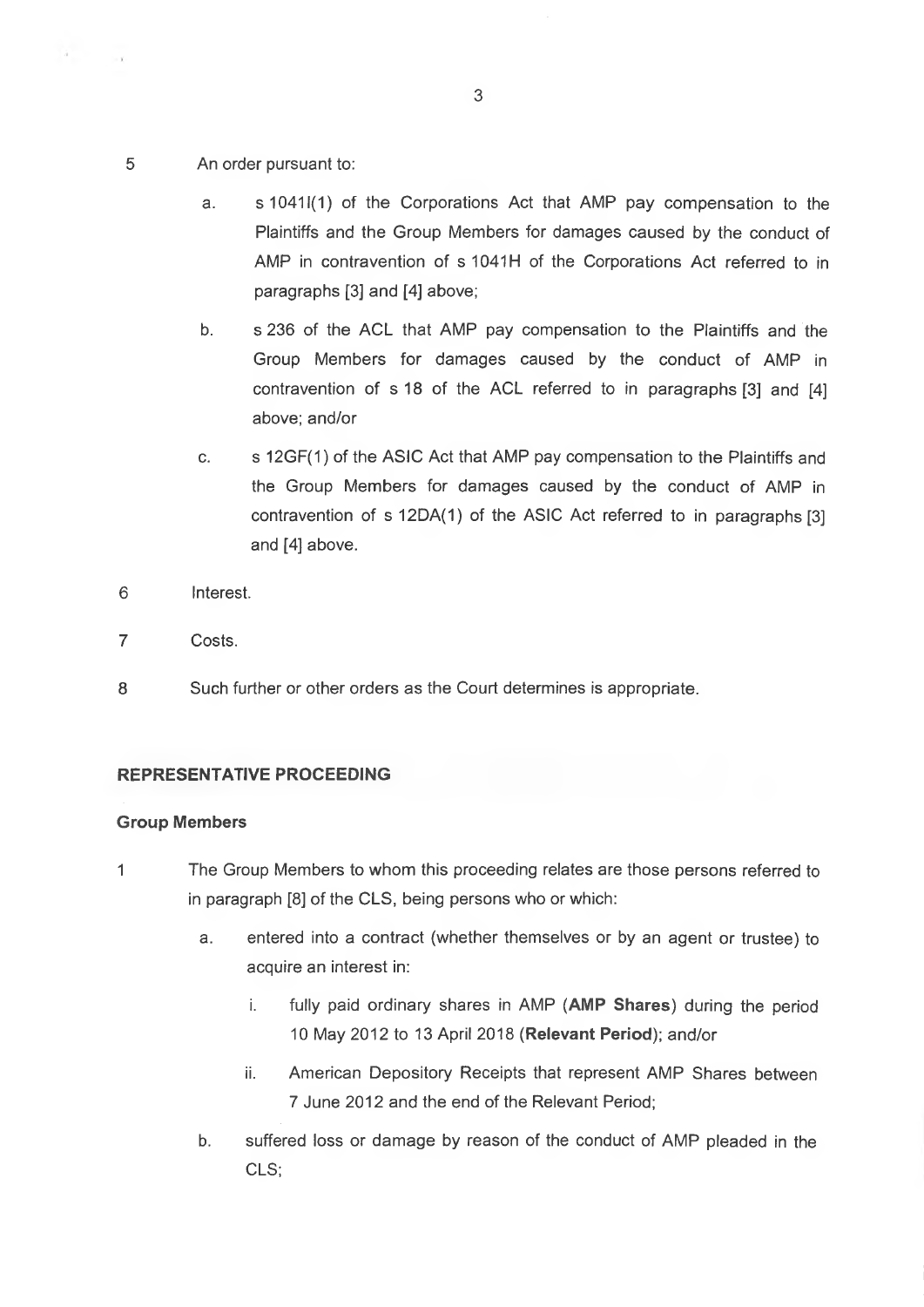- c. were not during any part of the Relevant Period, and are not as at the date of the CLS, any of the following:
	- i. a related party (as defined by s 228 of the Corporations Act) of AMP;
	- ii. an officer or a close associate (as defined by s 9 of the Corporations Act) of AMP; or
	- iii. a Justice or the Chief Justice of the Supreme Court of New South Wales or the High Court of Australia

#### **Nature of Claims and Relief Sought**

- 2 The nature of the claims made by the Plaintiffs on their own behalf and on behalf of the Group Members is set out in Part A of the CLS.
- 3 The relief sought by the Plaintiffs on their own behalf and on behalf of the Group Members is set out above.

#### **Common Questions of Law or Fact**

- 4 Whether, and if so on what date, did AMP become aware of the Fees For No Service Policy Information, the Misleading ASIC Information and the Receipt of Legal Advice Information, within the meaning of rule 19.12 of the ASX Listing Rules.
- 5 Whether AMP was obliged to disclose the Fees For No Service Policy Information, the Misleading ASIC Information and the Receipt of Legal Advice Information.
- 6 Whether AMP contravened s 674(2) of the Corporations Act in relation to any, and if so which, of the Fees For No Service Policy Information, the Misleading ASIC Information and the Receipt of Legal Advice Information.
- 7 Whether AMP contravened s 1041H of the Corporations Act, s 18 of the ACL and/or s12DA(1) of the ASIC Act in engaging in the alleged misleading or deceptive conduct concerning the Regulatory Compliance Representations, the Regulatory Compliance Statements, the Ethical Conduct Representations, the Ethical Conduct Statements, the Continuous Disclosure Representations and/or the Continuous Disclosure Statements.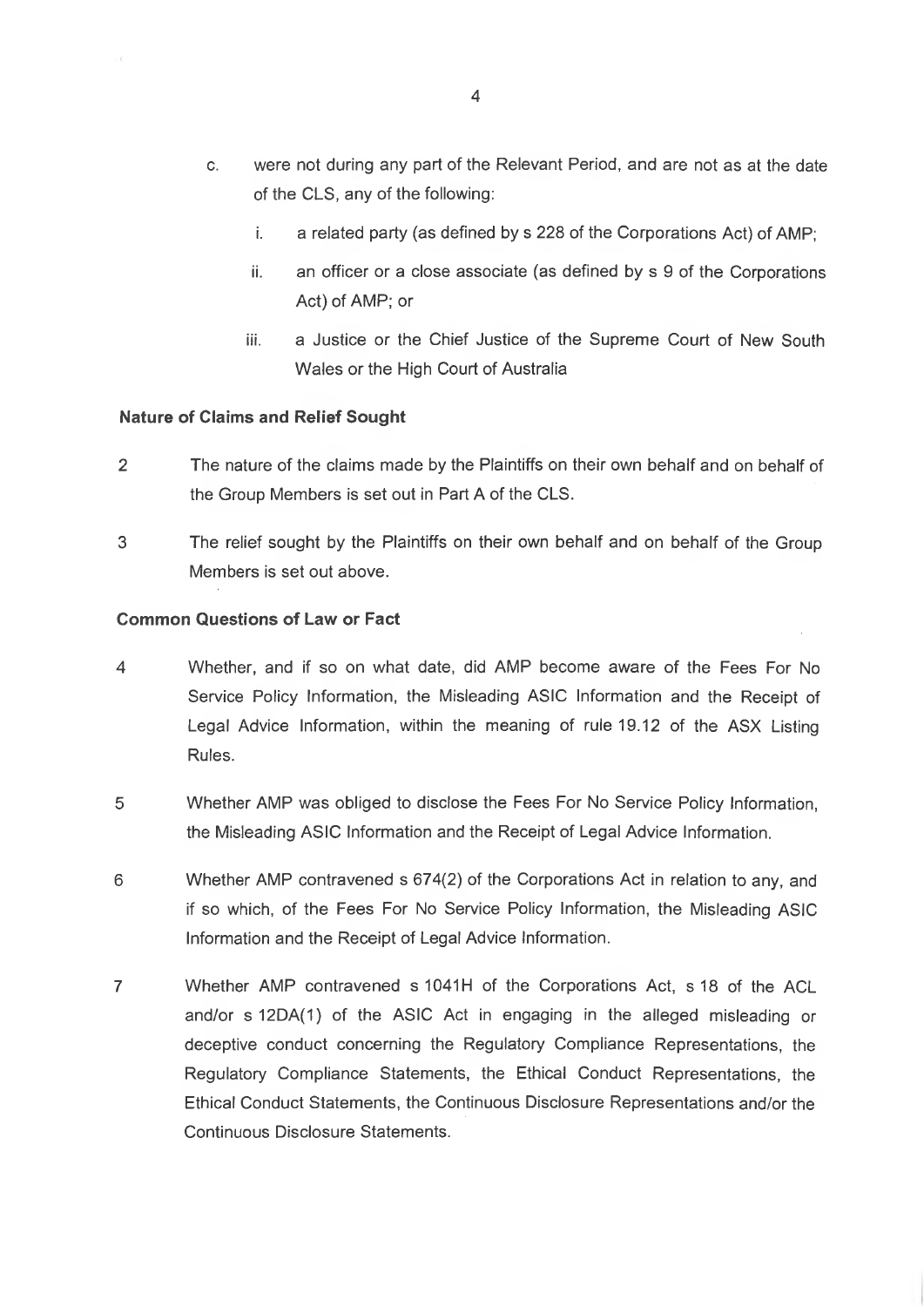- 8 Whether AMP's alleged misleading or deceptive conduct continued from the date/s on which it first commenced to the end of the Relevant Period (as defined above).
- 9 Whether any, and if so what, conduct by AMP in contravention of statutory norms as alleged in the CLS had the effect that prices for its securities were higher than those prices would otherwise have been and, if so, to what extent.
- 10 Whether compensation is recoverable for the contraventions alleged in the CLS.
- 11 If so, the correct measure of that compensation.
- 12 Whether any, and if so what, relief other than compensation should be granted in favour of the Plaintiffs and some or all of the Group Members.

#### **SIGNATURE OF LEGAL REPRESENTATIVE**

<sup>I</sup> certify under clause 4 of Schedule 2 to the *Legal Profession Uniform Law Application Act 2014* that there are reasonable grounds for believing on the basis of provable facts and a reasonably arguable view of the law that the claim for damages in these proceedings has reasonable prospects of success.

<sup>I</sup> have advised the Plaintiffs that court fees may be payable during these proceedings. These fees may include a hearing allocation fee.

Signature

 $\ddot{ }$ 

Capacity Date of signature

Solicitor on record 6 June 2019

#### **NOTICE TO DEFENDANT**

If your solicitor, barrister or you do not attend the hearing, the court may give judgment or make orders against you in your absence. The judgment may be for the relief claimed in the summons and for the Plaintiffs' costs of bringing these proceedings.

Before you can appear before the court you must file at the court an appearance in the approved form.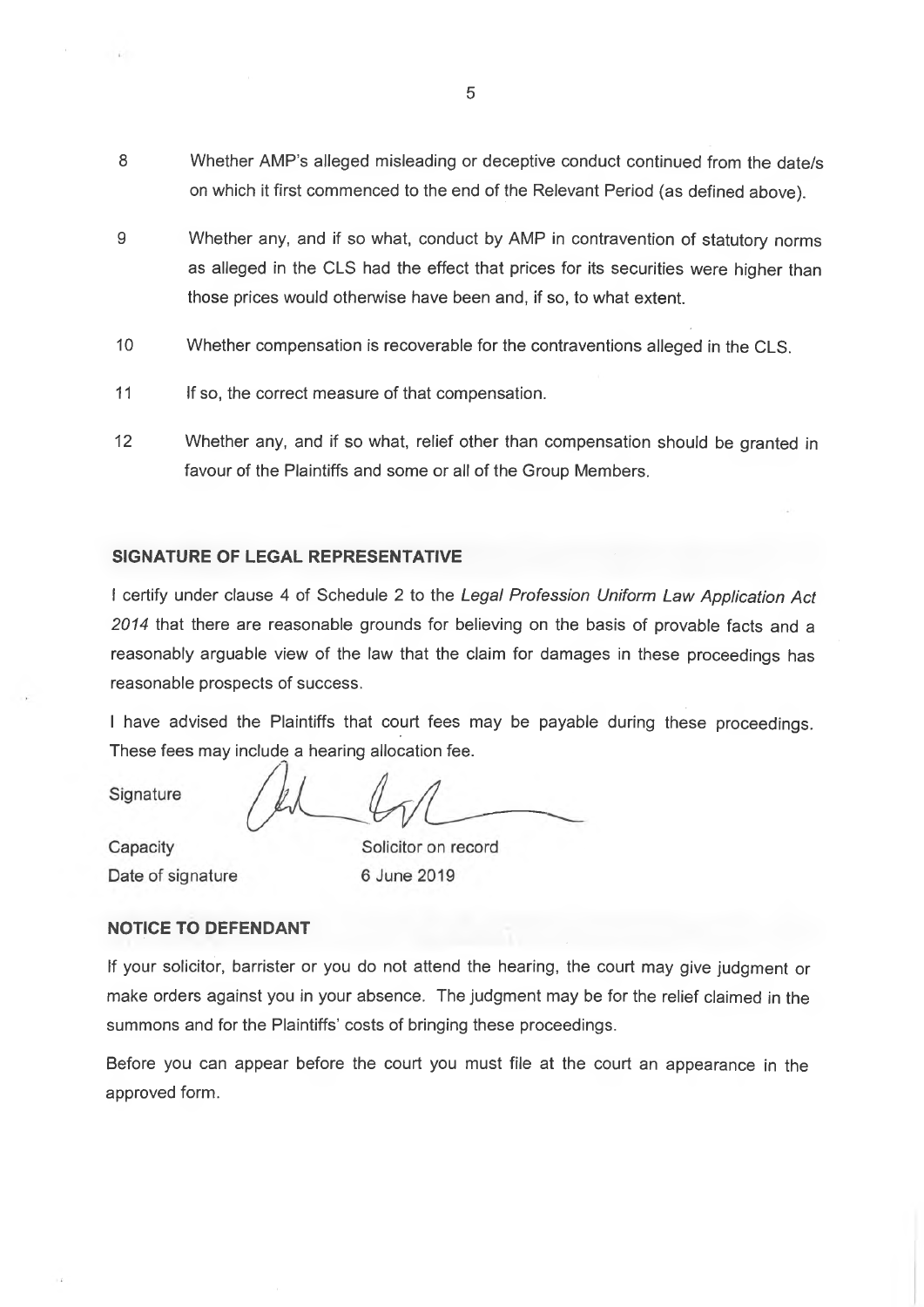#### **HOW TO RESPOND**

 $\alpha$  .

**Please read this summons very carefully. If you have any trouble understanding it or require assistance on how to respond to the summons you should get legal advice as soon as possible.**

You can get further information about what you need to do to respond to the summons from:

- . A legal practitioner.
- . LawAccess NSW on 1300 888 529 or at [www.lawaccess.nsw.gov.au](http://www.lawaccess.nsw.gov.au).
- . The court registry for limited procedural information.

Court forms are available on the UCPR website at [www.ucprforms.justice.nsw.gov.au](http://www.ucprforms.justice.nsw.gov.au) or at any NSW court registry.

#### **REGISTRY ADDRESS**

| Street address | 184 Phillip Street, Sydney NSW 2000 |
|----------------|-------------------------------------|
| Postal address | GPO Box 3, Sydney NSW 2001          |
| Telephone      | 1300 679 272                        |